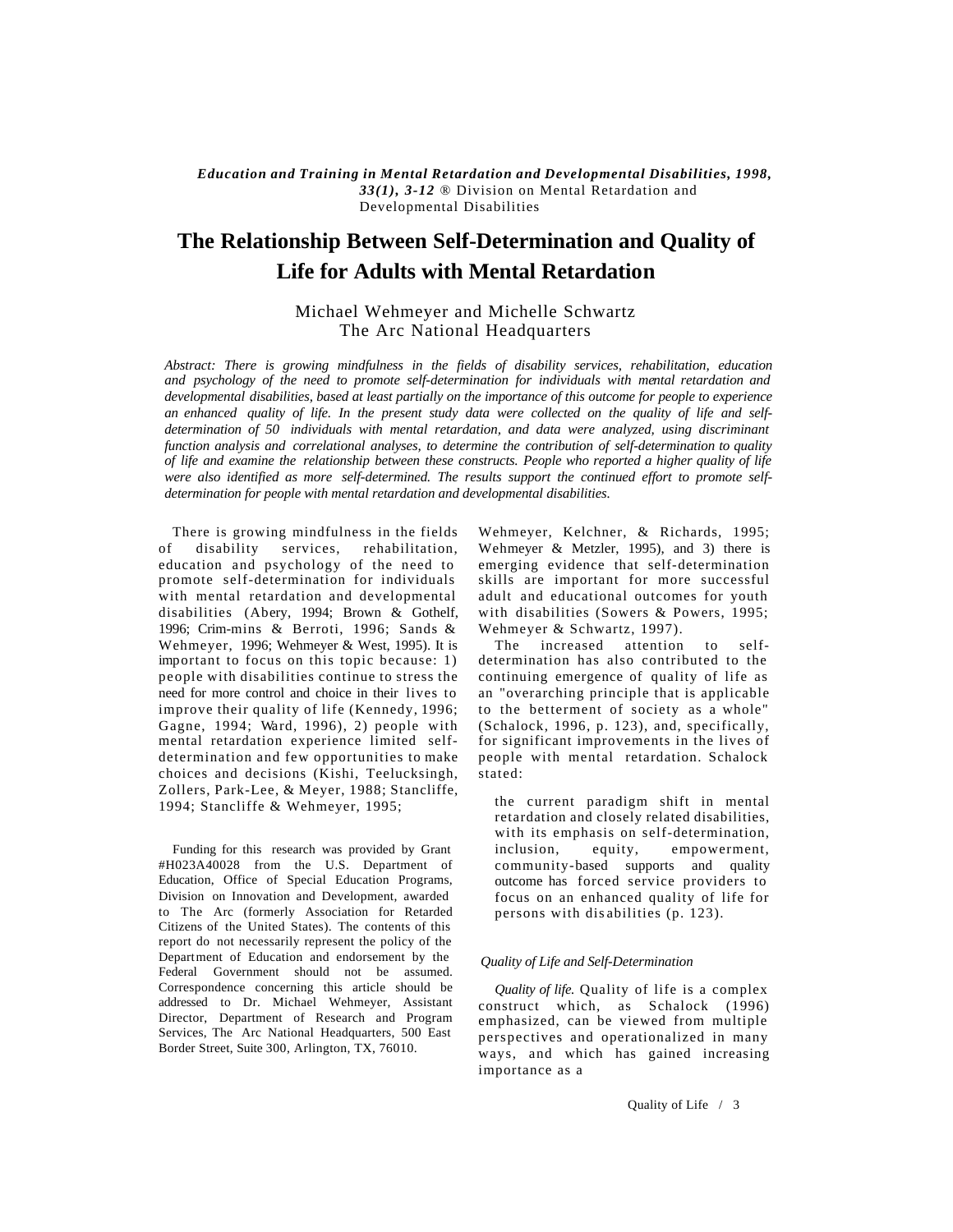principle in human services. Schalock (1996) suggested that quality of life is best viewed as an organizing concept to guide policy and practice to improve the life conditions of all people, and proposed that quality of life is composed of a number of core principles and dimensions. The eight core principles forwarded by Schalock emphasize that quality of life is composed of the same factors and is important for all people, is experienced when a person's basic needs are met, and is enhanced by integration and by enabling individuals to participate in decisions that impact their lives. The core dimensions of quality of life include (a) emotional well-being, (b) interpersonal relations, (c) material well being, (d) personal development, (e) physical well-being, (f) selfdetermination, (g) social inclusion, and (h) rights.

*Self-determination.* Self-determination for people with disabilities has its historical roots in the normalization, independent living and disability rights movements of the 1960s and 1970s (Nirje, 1969; Wolfensberger, 1972) and the selfadvocacy/self-help movement of the 1980s (Driedger, 1989; Ward, 1996). The term, which historically referred to the right of a nation to self-governance, was appropriated by disability rights advocates and people with disabilities to refer to their right to have control in their lives (Nirje, 1972; Williams, 1989). In this context, self-determination and empowerment are often used interchangeably. Rappaport (1981) identified empowerment as typically associated with a social movement and used to describe actions that enhance the possibilities for people to control their lives. Perhaps the earliest call for selfdetermination for people with mental retardation came from Nirje (1972), who stated:

One major facet of the normalization principle is to create conditions through which a [handicapped] person experiences the normal respect to which any human being is entitled. Thus the choices wishes, desires and aspirations of a [handicapped] person have to be taken into consideration as much as possible in actions affecting him. Thus, the road to self-determination is indeed both difficult and all important for a person who is impaired (Nirje, 1972, p. 177).

Unfortunately, for many people with disabil-

ities Nirje's call went largely unheeded. Ward's (1988) statement that "while it is important for all people to acquire these traits [self-determination], it is a critical-and often more difficult-goal for people with disabilities [who]must first shatter the pervasive stereotypes which imply that they cannot, or perhaps should not, practice selfdetermination" (p. 2) both echoes Nirje's call from nearly 20 years earlier and illustrates how little had changed in the intervening years. However, with the advent of landmark civil rights protections like the Americans with Disabilities Act, the in creased visibility of people with disabilities in society, and increased federal funding and mandates, the focus on self-determination has begun to achieve the ends envisioned by Nine and Ward . . . that people with disabilities have the opportunity to become selfdetermined.

A series of U.S. Department of Education funded projects (Ward, 1996; Ward & Kohler, 1996) provided impetus to the self-determination movement. While retaining the emphasis on selfdetermination as empowerment, these research and model program development activities have conceptualized self-determination as an educational or adult outcome by identifying the skills and attitudes or beliefs which must be acquired if one is to become self-determined, as well as turning attention to environmental and attitudinal changes which need to occur to support this outcome. Wehmeyer and colleagues (Wehmeyer, 1992, 1996a; Wehmeyer, Kelchner, & Richards, 1996) developed and empirically validated one such definitional framework, in which self-determination refers to *"acting as the primary causal agent in one's life and making choices and decisions regarding one's quality of life free from undue external influence or interference"* (Wehmeyer, 1996a; p. 22). A causal agent makes or causes things to happen in his or her life (Deci & Ryan, 1985).

In this definitional framework, an act or event is self-determined if the individual's action(s) reflect four *essential characteristics: (1)* the individual acts autonomously; (2) the behaviors are self-regulated; (3) the person initiates and responds to event(s) in a "psychologically empowered" manner; and (4) the person acts in self-realizing manner (Wehmeyer, 1996a). Behavior is: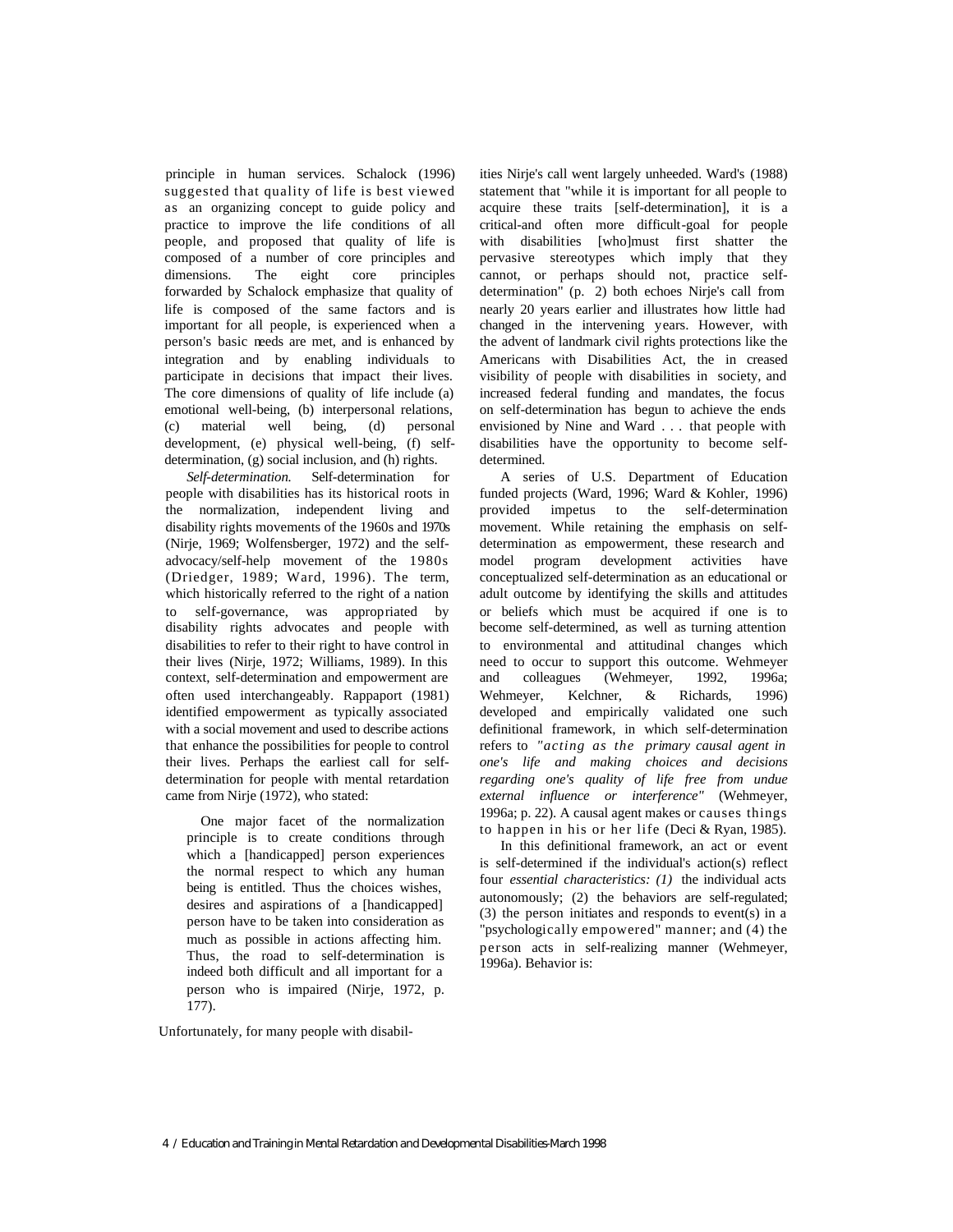*Autonomous if* the person acts according to his or her own preferences, interests and/or abilities, and independently, free from undue external influence or interference;

*Self-regulated if* people make decisions about what skills to use in a situation, examine the task at hand and their available repertoire, and formulate, enact and evaluate a plan of action, with revisions when necessary;

*Psychologically empowered* if people act based on the beliefs that they have the capacity to perform behaviors needed to influence outcomes in their environment and, if they perform such behaviors, anticipated outcomes will result;

*Self-realized* if people use a comprehensive, and reasonably accurate, knowledge of themselves and their strengths and limitations to act in such a manner as to capitalize on this knowledge in a beneficial way (Wehmeyer, 1996a).

Wehmeyer et al. (1996) conducted an empirical validation of this conceptual framework with more than 400 adults with mental retardation in which data were collected on self-determined behavior and each of the four essential characteristics. The sample was divided into two dichotomous groups based on the performance of behaviors generally agreed upon as reflecting selfdetermination, and analyses indicated that there were significant differences between individuals who engaged in behaviors reflecting self-determination and those who did not on measures of autonomy, self-regulation, psychological empowerment, and self-realization.

The *essential characteristics* that define selfdetermined behavior emerge through the development and acquisition of multiple, interrelated *component elements.* Wehmeyer (1996a) identified eleven of these component elements that appear particularly important to selfdetermined behavior. These are: (a) choicemaking skills, (b) decision-making skills, (c) problem-solving skills, (d) goal-setting and attainment skills, (e) self-management skills, *(*f*)*  self-advocacy skills, (g) leadership skills, (h) internal locus of control, (i) positive attributions of efficacy and outcome expectancy, (j) selfawareness and (k) self-knowledge. Each of these elements has a characteristic developmental course or is acquired through specific learning experiences (Doll,

Sands, Wehmeyer, & Palmer, 1996) and it is at this level of the framework that intervention to promote self-determination as an educational outcome occurs.

The intent of this study was to explore the contribution of self-determination to a more positive quality of life and to empirically examine the relationships between self-determination and quality of life.

#### **Method**

#### *Participants*

Study participants were 50 adults with mental retardation who lived in group homes located in suburban and rural areas in Texas. Participants were recruited by contacting service providers who identified group homes for people with mild mental retardation in which research could be conducted. Group home managers for the identified homes were then contacted, and, after management level permission was obtained, informed consent was obtained from each volunteer participant living in the group home and their guardian, when appropriate. Study participants were compensated for their involvement. The mean age of the sample was  $36.22$  years  $(D = 10.92)$  and participants ranged in age from 20 to 69 years. The mean I. Q. score for the sample was  $61$  ( $SD = 5.13$ ) ranging from 47 to 71. Forty-eight percent of participants were male  $(n = 24)$  and 52% were female  $(n = 26)$ . The mean age for males in the study was 37.83 (*SD* 9.86) and the mean I. Q. score was  $61.04$  (*SD* = 4.71). The average age for females was  $34.73$  ( $SD = 11.8$ ) and the mean I. Q. score was 61.15  $(SD = 5.58)$ . Ninety-four percent of the sample was employed in a job outside their home.

#### *Procedures*

Research has suggested that the type and size of residences in which people with mental retardation live influences their level of self-determination (Stancliffe & Wehmeyer, 1995; Tossebro, 1995; Wehmeyer, Kelchner, & Richards, 1995). People who live in more restrictive settings experience lower self-determination and have limited opportunities to make choices, even when level of intelligence is taken into account (Stancliffe & Wehmeyer,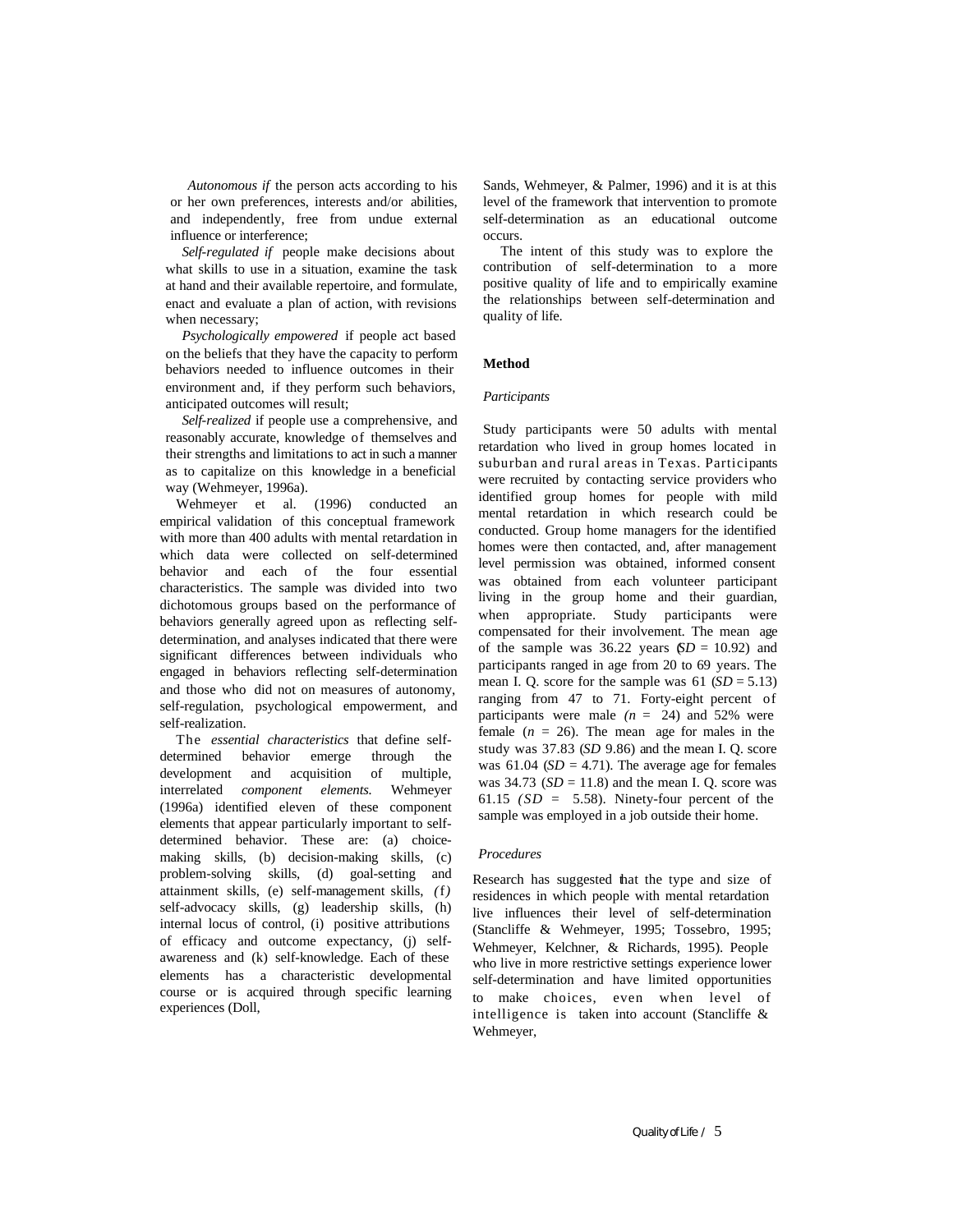1995). As such, any research examining selfdetermination and quality of life needs to cont rol for the type of living arrangement. To achieve this, we recruited individuals living in comparable environments based on type of residence (group homes), number of residents (4-6), and geographic location. One-on-one interviews were conducted in each group home with study participants using the instruments described subsequently. Demographic data, including age, gender and I. Q. scores, were collected by a records review.

#### *Hypotheses*

Schalock (1996) proposed that self-determination is one of eight core dimensions of quality of life and that increased self-determination will lead to an increased quality of life. Wehmeyer and colleagues have also proposed a definitional framework of self-determination in which self-determination impacts an individual's quality of life, again with that relationship being positive and increased selfdetermination leading to a more positive quality of life. To test this, we hypothesized that selfdetermination scores should predict group membership where groups are formed based on high versus low quality of life scores. In addition, we hypothesized that self-determination and quality of life scores should be positively correlated and the opportunity to express choices would be related to self-determination and quality of life.

#### *Analyses*

We were interested in examining the contributions of self-determination to quality of life for people with mental retardation. As an initial step in this process, we conducted a discriminant function analysis with quality of life as the grouping variable and self-determination, life choices, age and intelligence level as predictor variables. The purpose of discriminant function analysis is to predict group membership on the basis of a set of predictor variables. There are two facets of discriminant analysis, *interpretation* of data and *classification* of data. Klecka (1980) suggested that "a researcher is engaged in *interpretation* when studying the ways in which groups differ-that is, is one able to discriminate between groups on the basis

of some set of characteristics?" (p. 9). The second application, *classification,* involves the process of deriving one or more mathematical equations for the purpose of assigning individuals to groups. We were interested in the first application of discriminant function analysis only.

To create dichotomous groups, we measured individual quality of life and assigned participants to two groups based on a frequency distribution of overall quality of life scores. The low quality of life group consisted of 24 individuals whose scores fell below the 50<sup>th</sup> percentile in the frequency distribution. The mean quality of life score for the group (see *Instrumentation* for description of scale) was 68.49 ( $SD = 7.90$ ) and scores ranged from 49 to 78. The high quality of life group included 26 participants whose scores were above the  $50<sup>th</sup>$ percentile. Scores from this group averaged 89.04 ( $SD = 6.73$ ) which ranged from 79 to 106. Discriminant function analysis was conducted based on these groups and predictor variables which included measures of self-determination, life choices, individual age, and I. Q. score.

To ensure that assignment to quality of life groups was not overly influenced by an individual's age or level of intelligence, we conducted two analyses of variance for age and I.Q. score by quality of life group. To further explore the relationship between self-determination and quality of life, we conducted a correlational analysis of all factors using a one-tailed Pearson product-moment procedure, based on the theoretical assumption from several sources that self-determination contributes to increased quality of life. All analyses were conducted using SPSS for Windows (Norusis, 1992).

#### *Instrumentation and Data Collection*

*Measuring quality of life.* Participant quality of life was measured using the *Quality of Life Questionnaire (QOL.Q;* Schalock & Keith, 1993). The *QOL.Q is* a widely used, 40-item rating scale designed to measure overall quality of life for individuals with mental retardation. The scale is administered in an interview format and yields data regarding overall quality of life, consisting of scores from four subscales; satisfaction, competence/productivity,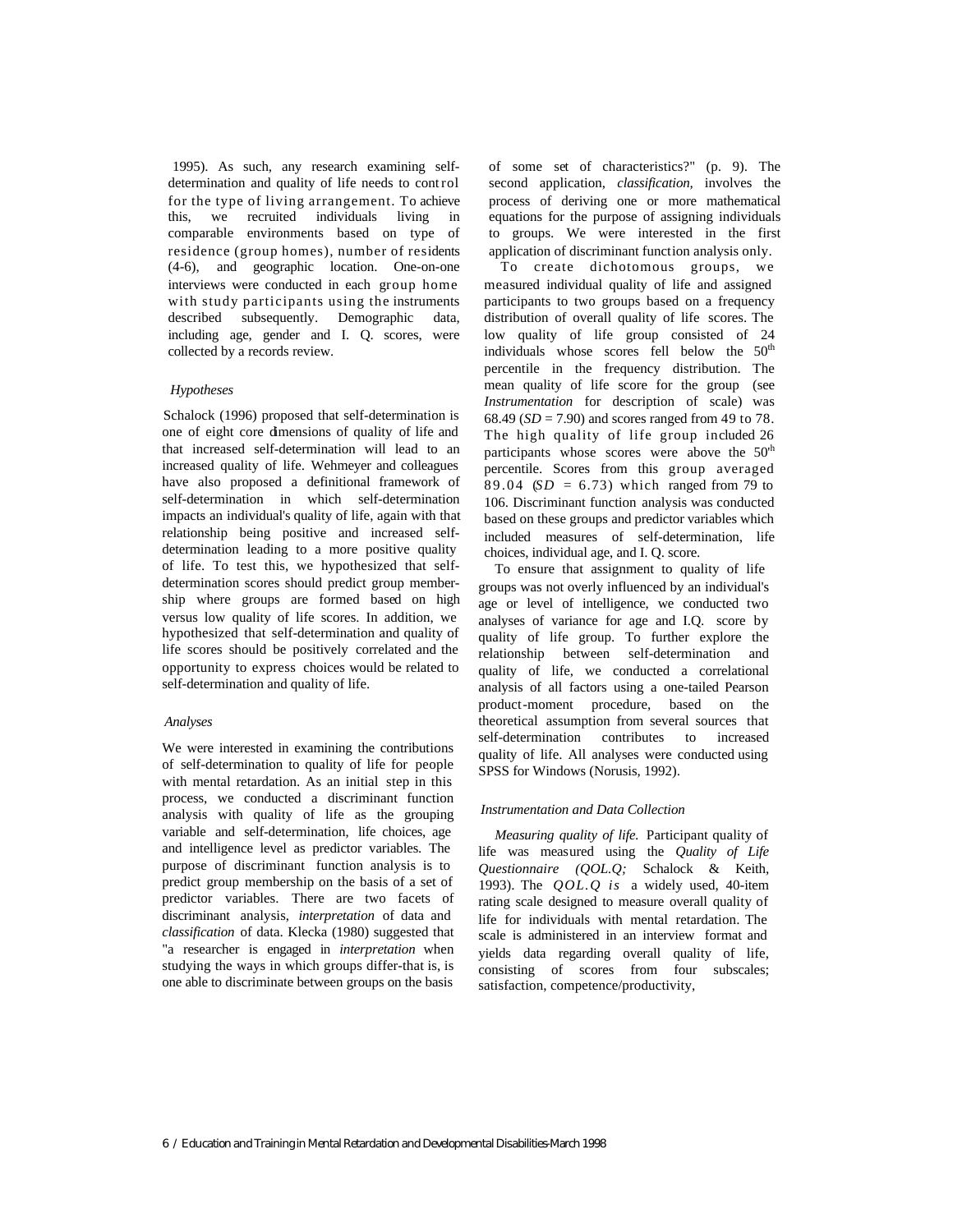empowerment/independence, and social belonging. Schalock and Keith (1993) documented the scale's structural validity, using factor analysis, and reported adequate internal (Coefficient Alpha = .90), interrater  $(r = .83)$  and test-retest  $(r = .87)$  reliability as well as evidence of construct and concurrent validity.

*Measuring self-determination.* Self-determination was measured using an adult-version *of The Arc's Self-Determination Scale* (Wehmeyer, 1996b; Wehmeyer & Kelchner, 1995). This instrument is a 72-item self-report scale that provides data on overall self-determination by measuring individual performance in the four essential characteristics of self-determined actions identified by Wehmeyer, Kelchner, and Richards (1996). Section 1 measures autonomy, including the individual's independence and the degree to which he or she acts on the basis of personal beliefs, values, interests and abilities, using a likert-type format. The second section measures self-regulation. This section is composed of two subdomains; interpersonal cognitive problem-solving, and goalsetting and task performance. In the first, respondents are presented a series of stories in which a beginning and describing a problem and an outcome, respectively, is provided. Respondents are asked to identify the actions that best resolve the problem. Answers are scored based on the degree to which the solution achieved the outcome. Positive scores reflect more effective social problemsolving abilities. In the second subdomain, respondents are asked to identify goals for the future in three areas (where they live, where they work and what transportation they use). If respondents identify a goal, they are asked to list 1 to 4 steps they should take to achieve this goal. Positive scores reflect more effective goal-oriented behaviors.

The third section of the scale is an indicator of psychological empowerment. Psychological empowerment consists of the various dimensions of perceived control (Zimmerman, 1990), including the cognitive (personal efficacy), personality (locus of control), and motivational domains of perceived control. People who are self-determined take action based on the beliefs that (a) they have the capacity to perform behaviors needed to influence outcomes in their environment and (b) if they

perform such behaviors, anticipated outcomes will result. Respondents choose from items measuring psychological empowerment using a forced-choice method. High scores reflect positive perceptions of control and efficacy. The final section of *The Arc's Self-Deterrnination Scale*  measures self-realization. Self-determined people are self-realizing in that they use a comprehensive, and reasonably accurate, knowledge of themselves and their strengths and limitations to act in such a manner as to capitalize on this knowledge in a beneficial way. Self-knowledge forms through experience with and interpretation of one's environment and is influenced by evaluations of others, reinforcements, and attributions of one's own behavior (Wehmeyer, 1996a). Respondents reply to a series of statements reflecting low or high self-realization by indicating that they agree or disagree with items. High scores reflect high levels of self-realization.

There are a total of 148 points available on the scale and higher scores reflect higher selfdetermination. *The Arc's Self-Determination Scale* was developed and normed with 500 adolescents with and without mental retardation. Information about this process is available in the procedural guidelines for the scale (Wehmeyer, 1995a). Concurrent criterionrelated validity was established by showing relationships between *The Arc's Self-Determination Scale* and conceptually related measures, including multiple measures of locus of control, academic achievement attributions and self-efficacy. The scale had adequate construct validity, including factorial validity established by repeated factor analyses, and discriminative validity, as well as adequate internal consistency (Chronbach alpha =  $.90$ ). The adult version of this scale is identical to the student-version, with selected wording changes in questions to reflect adult outcomes (e.g., replace "school" with "work").

The amount of choice available to participants was measured by the *Life Choices Survey (LCS;* Kishi et al., 1988). The *LCS* has ten items measuring major life decisions and daily choices, and was developed to evaluate choices available to adults with mental retardation living in group homes. Respondents answer on a scale indicating how often they have the chance to make choices. The instrument is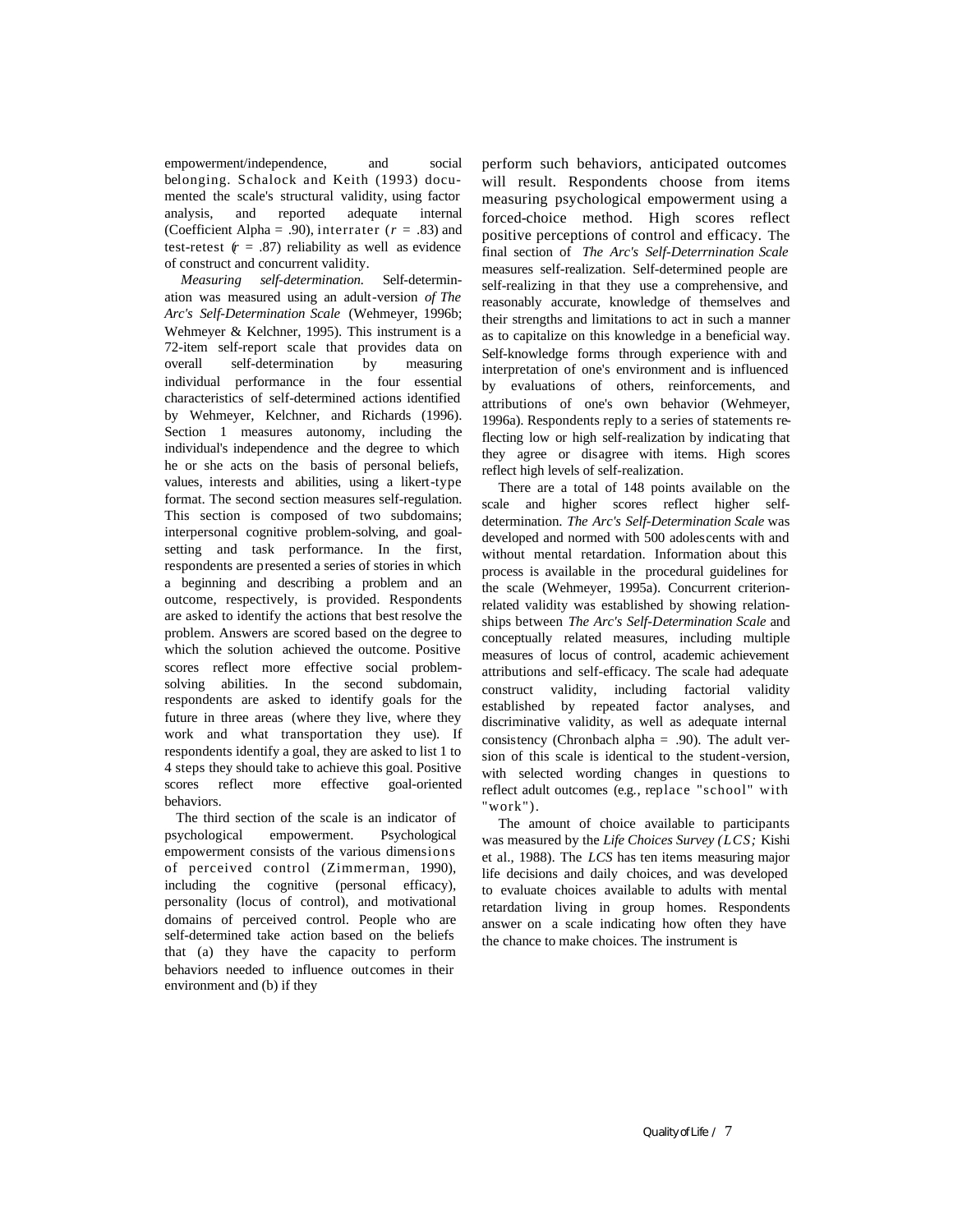#### **TABLE 1**

**Descriptive Statistics for Quality of Life and Self-Determination Variables**

| Variable                               | Mean   | SD    | Min | Max |
|----------------------------------------|--------|-------|-----|-----|
|                                        |        |       |     |     |
| Self-Determination Scale Total         | 100.82 | 19.68 | 48  | 136 |
| <b>Life Choices Survey Score</b>       | 31.69  | 4.97  | 19  | 40  |
| Quality of Life-Q Total                | 79.18  | 12.65 | 49  | 106 |
| Empowerment/Independence               | 18.67  | 2.65  | 12  | 25  |
| Competence/Productivity                | 21.32  | 4.89  | 12  | 30  |
| Social Belonging/Community Integration | 19.67  | 4.01  | 12  | 28  |
| <b>Satisfaction</b>                    | 19.54  | 4.86  | Q   | 28  |

completed in an interview format and yields a total score reflecting overall choice. Stancliffe and Wehmeyer (1995) used the *LCS* to measure choice availability for individuals with mental retardation, and Stancliffe (1994) used the LCS to compare staff and resident perceptions of choice availability.

#### **Results**

Table 1 provides descriptive statistics for the group as a whole on self-determination, life choices and quality of life total and subscale scores. There were no significant differences between quality of life groups in I. Q. scores or 'age (see Table 2) and the discriminant function analysis was conducted as described previously. Univariate statistics generated by the discriminant function analysis procedure indicated significant differences between self-determination scores based on quality of life group membership. Table 2 provides the means and standard deviations for predictor variables by quality of life group status. Table 3 provides univariate F-ratios and pvalues for each independent variable, as well as Wilks' Lambda for these variables.

**TABLE 2**

**Means and SDs for Predictor Variables by Quality of Life Group**

On the basis of all predictor variables, a single discriminant function was calculated with Chisquare  $= 5.14$  (p  $= .273$ ) and omnibus Wilks' Lambda = .89. Examination of the canonical discriminant functions evaluated at group means (or group centroids) showed that this discriminant function distinguished the high quality of life group, (function  $= .32$ ) from the low quality of life group, (function  $=$  -.36), accounting for all between-group variability.

Finally, total self-determination scores were significantly correlated with total quality of life scores  $(r = .25, p = .04)$  and scores from the Life Choices Survey  $(.25, p = .04)$ . Life Choices Survey scores were not, however, significantly correlated with total quality of life scores  $(r = .21, )$  $p = .07$ ). Table 4 provides correlations between relevant scores.

#### **Discussion**

These results suggest that self-determination contributes to a more positive quality of life for people with mental retardation. Before exploring these results further, there are several

|                                    |        | High Qulaity of Life |       | Low Quality of Life |  |
|------------------------------------|--------|----------------------|-------|---------------------|--|
| Variable                           | Mean   | SD                   | Mean  | SD                  |  |
| Life Choices Survey                | 32.42  | 4.83                 | 30.86 | 5.10                |  |
| The Arc's Self-Determination Scale | 106.03 | 17.46                | 94.21 | 20.73               |  |
| I.Q. Score                         | 61.04  | 6.36                 | 61.16 | 3.8                 |  |
| Age                                | 36.61  | 8.79                 | 35.79 | 13.02               |  |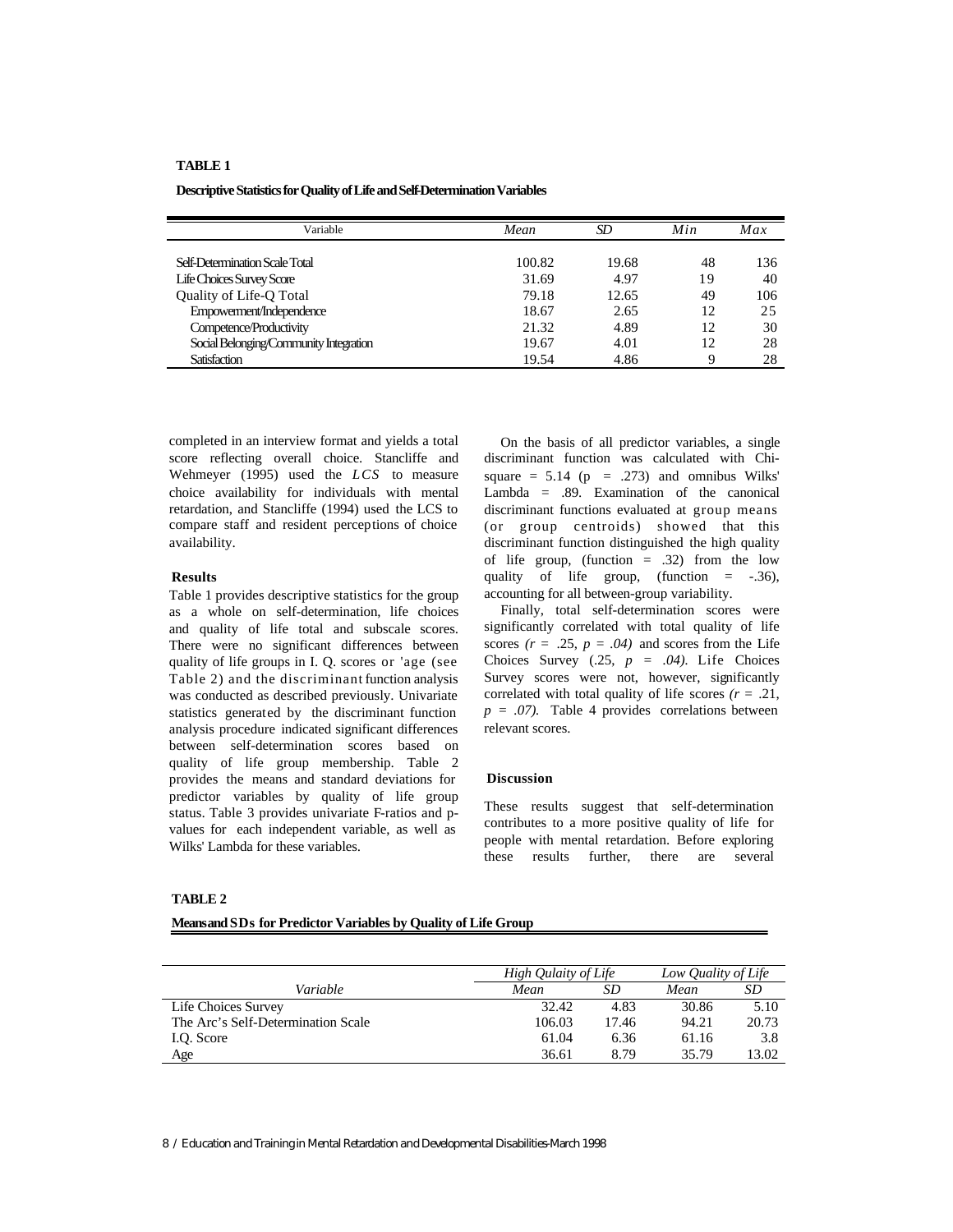## **TABLE 3**

#### **Analysis of Discriminating Variables and Canonical Discriminant Functions**

|                                                        |                          |                         | Wilks'                     |
|--------------------------------------------------------|--------------------------|-------------------------|----------------------------|
| Variable                                               |                          | F Significance Lambda   |                            |
| Life Choices Survey<br>The Arc's<br>Self-Determination | 1.19                     | .279                    | .97517                     |
| Scale<br>I.O. Score<br>Age                             | 4.7129<br>.0211<br>.1984 | .0350<br>.8851<br>.6581 | .90886<br>.99955<br>.99580 |

caveats which need to be considered. First, we were concerned that the evaluation of the impact of self-determination on quality of life might be unduly confounded by the living situation of individuals with mental retardation. Stancliffe and Wehmeyer (1995) found that level of selfdetermination differed based on where a person lived (e.g., large congregate setting, group home, family home, independently) even when level of intelligence was entered as a covariate. Schalock and Keith (1993) found a similar situation for quality of life scores. In both cases, individual self-determination or quality of life was higher for individuals in more integrated settings. People who live in group settings, including group homes, experience fewer opportunities to make choices about their lives (Stancliffe & Wehmeyer, 1995) and, consequently, to express self-determination.

Our solution was to control for the living setting by recruiting participants who lived in similar settings . . . 4 to 6 person group

homes. While this enabled us to control for living situation, it may introduce some problems with generalizing results to all people with mental retardation. Schalock and Keith (1993) found that people who lived in supervised settings had lower quality of life scores than peers who lived in more independent settings. The mean scores from the QOL-Q in this study are very similar to those reported in the QOL-Q manual for people living in a supervised setting and consistently lower than those reported for people living in independent and semiindependent living situations. As such, we were examining the impact of self-determination on quality of life with people whose quality of life was, most probably, limited by environmental circumstances. Subsequent research should determine if these findings do generalize to a wider range of living arrangements, but particularly for life in integrated settings. In addition, the participants were limited to individuals with mild mental retardation and generalization to people with more significant mental retardation cannot be assumed. On the other hand, there is no theoretical reason to believe that increased self-determination will not improve one's quality of life independent of where one lives, if one has some opportunity to exercise this self-determination, or one's level of disability. Given this, we believe. that findings

## **TABLE 4**

| Correlations Between Self-Determination, Life Choices and Quality of Life Scores |  |  |
|----------------------------------------------------------------------------------|--|--|
|                                                                                  |  |  |

|                      |                          |                                    |                           |            |               | Comm          |            |
|----------------------|--------------------------|------------------------------------|---------------------------|------------|---------------|---------------|------------|
| Variable             | SD Tot                   | <b>LCS</b>                         | $\mathit{QOL}-\mathit{O}$ | Emp/Int    | Comp/Prod     | Int           | Sat        |
| SD Tot<br><b>LCS</b> | $\overline{\phantom{0}}$ | $.25*$<br>$\overline{\phantom{a}}$ | $.25*$<br>.21             | .05<br>.09 | .20<br>$.26*$ | $.36*$<br>.22 | .18<br>.05 |

*\* p < .05.*

SD Tot = Total self-determination score.

LCS = Life Choices Survey score.

 $QOL-Q = Total$  quality of life score.

Emp/Ind = QOL-Q Empowerment/Independence subscale.

Comp/Prod = QOL-Q Competence/Productivity subscale.

Comm Int = QOL-Q Social Belonging/Community Integration subscale.

Sat = QOL-Q Satisfaction subscale.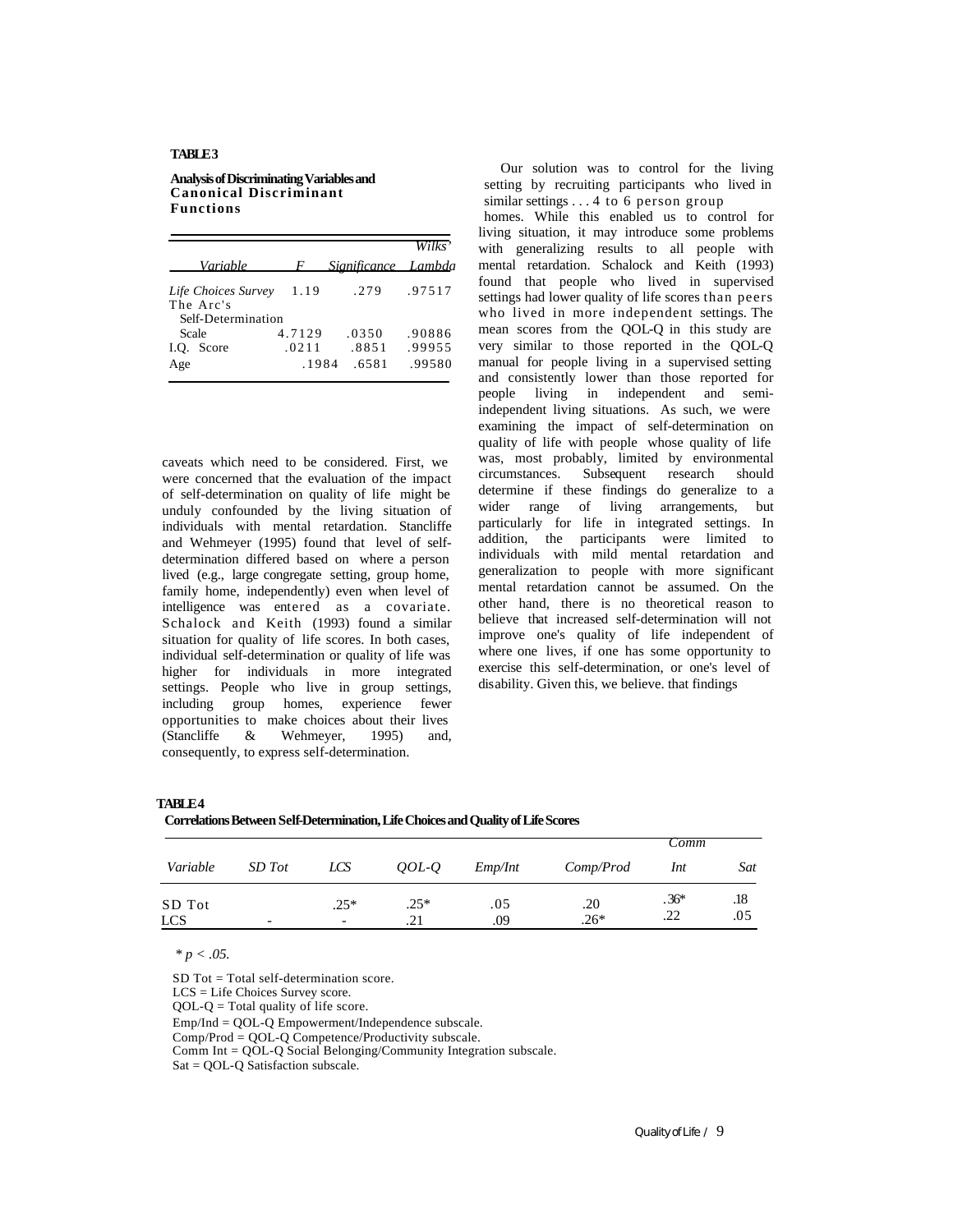from this sample do have implications for people with mental retardation more generally.

A second area of concern was the measurement overlap between selfdetermination and quality of life. As Schalock has indicated, self-determination contributes to quality of life, and as such there is bound to be measurement overlap between these constructs. In the present investigation, quality of life was measured using an instrument which measured individual empowerment and independence, competence and productivity, social belonging and community integration and satisfaction. Self-determination was measured using a instrument that reflects individual autonomy, self-regulation, psychological empowerment, and self-realization. While there is some conceptual overlap, the correlational analysis suggests that these were distinct constructs being measured and not simply two measures of the same construct. As Table 4 indicates, there was a significant correlation between selfdetermination and quality of life. However, this correlation was low and the relationship between total self-determination and subscale scores was limited. Additionally, the fact that Life Choices Survey scores were significantly correlated with the self-determination scores but not quality of life scores suggests that the two measures differed somewhat in their focus. The Arc's Self-Determination Scale measures several aspects of self-determination which would not be present in the QOL-Q scores, including interpersonal cognitive problem solving, goal setting and task performance, self-efficacy, outcome expectancy, locus of control and selfawareness/self-understanding.

The reconceptualization of quality of life as an organizing concept and self-determination as a core quality of life dimension should serve to better distinguish between self-determina-tion and quality of life. Schalock (1996) proposed that exemplary indicators of self-determination, as a core quality of life dimension, would include autonomy, choices, decisions, personal control, self-direction and personal goals/values . . . all areas measured in the present study. Schalock suggests that, to overcome some of the problems historically associated with measuring quality of life, it will be necessary to use multiple methods to capture the core quality of life dimensions.

To more accurately evaluate the contribution of self-determination to quality of life, future research should focus on the measurement of the multiple core dimensions, examine the relationship between self-determination and other core dimensions, and use these measurements to create a more complete picture of the quality of life of individuals with mental retardation.

Given these caveats, the present study provides preliminary evidence that self-determination does contribute to an individual's positive quality of life as hypothesized. This is not surprising given the link between self-determination and more positive adult outcomes which, in turn, contribute to an enhanced quality of life. Wehmeyer and Schwartz (1997) measured the self-determination of youth with disabilities in their final year of school and then conducted a follow-up survey to examine how well these youth were doing one-year after leaving school. Throughout the data there was a consistent trend characterized by self-determined youth doing better than their peers at the follow-up measurement time. Members of the high selfdetermination group were more likely to have expressed a preference to live outside the family home, have a savings or checking account and be employed for pay. Students who earned the most had significantly higher self-determination scores and individual subdomains of selfdetermination contributed significantly to the students' wage per hour.

It was surprising that the scores from the life choices survey did not correlate significantly with the total quality of life scores. However, these scores did correlate with total selfdetermination scores. The *Life Choices Survey* is an indication of the opportunity that people with disabilities experience to make choices and such opportunities are critical for self-determination. We believe that, in this analysis and with the correlational analysis in general, correlations between scores were attenuated because participants in the study had relatively low quality of life scores. These scores were consistent, however, with QOL-Q scores reported for other people living in group homes. Mean selfdetermination scores were roughly comparable with scores from previous research (Wehmeyer, 1995a), while mean LCS scores were slightly lower (31.99) than that previously reported for adults with mental re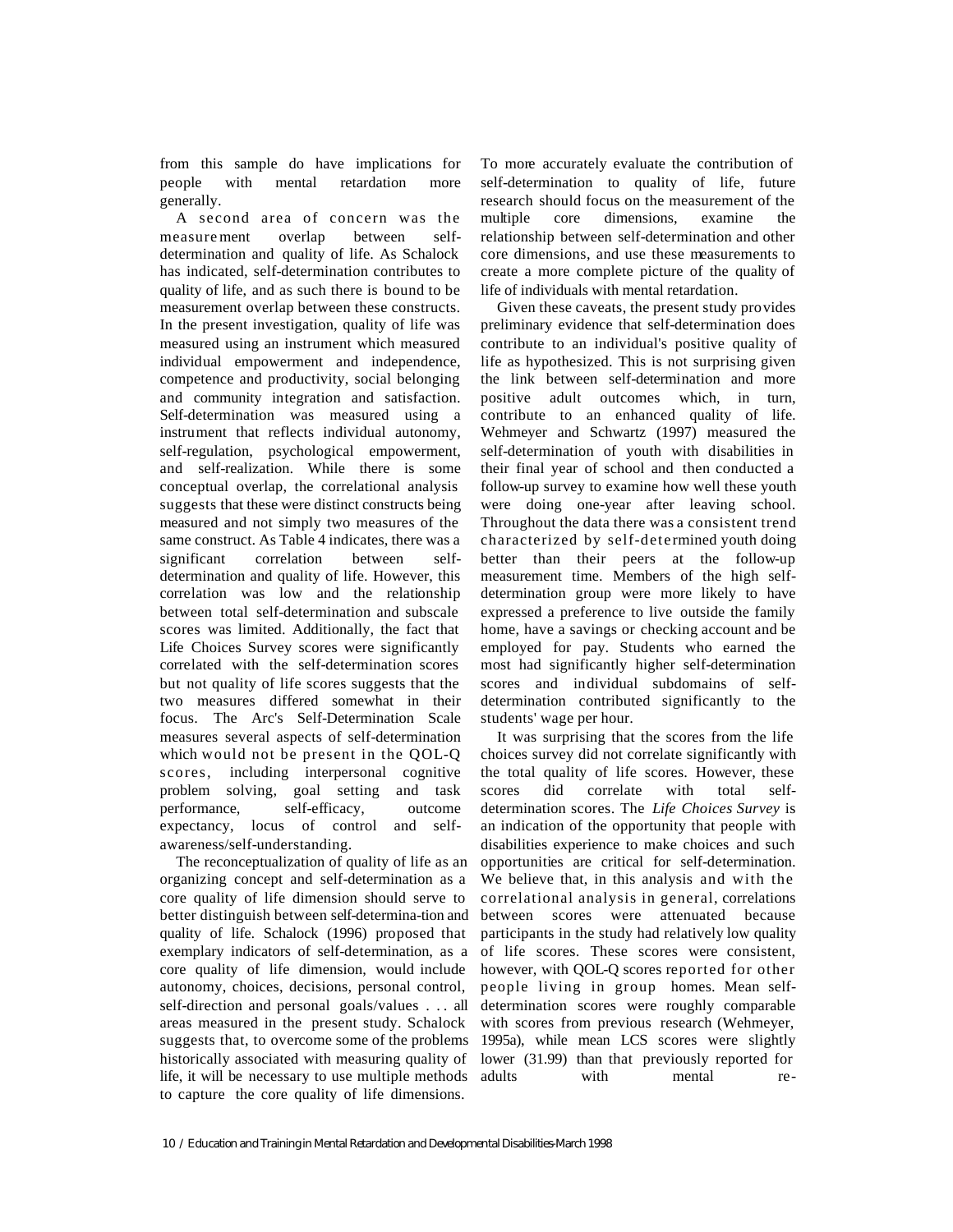tardation (33.99, *N* = 392; Stancliffe & Wehmeyer, 1995). The general conclusion is that the environment in which participants lived inherently limited choice opportunities and, thus, quality of life. As such, the study also supports the need to provide people with mental retardation the opportunity to live in settings which support choice and self-determination.

These findings confirm what people with disabilities have emphasized and researchers and practitioners have presumed . . that people who can take greater control in their lives are more likely to have a higher quality of life. Connie Martinez, a member of People First Capital Group in Sacramento, California stated:

The first thing for the profe ssionals and the parents to understand is that we can have a good quality of life if we have control over our own lives and if we have the help we need to keep that control and independence in our own lives (Martinez, 1990).

Findings from this study should provide impetus to the field to continue to promote selfdetermination. While there remains an ongoing need for additional research into self-determination and program development to achieve this outcome, professionals and parents can provide opportunities for control and choice without waiting for more data or new materials. The environments in which many people with mental retardation live, learn, and work continue to limit choices, constrain options and be controlled by or for the convenience of others. For example, assistive technology, which could overcome limitations in troduced by cognitive impairments, continues to be underutilized by people with mental retardation (Wehmeyer, 1995b). The first steps toward improving the quality of life for people with mental retardation would be to address these issues.

## **References**

Abery, B. (1994). A conceptual framework for enhancing self-determination. In M. F. Hayden & B. H. Abery (Eds.), *Challenges for a service system in transition (pp.* 345-380). Baltimore: Paul H. Brookes Publishers. Brown, F., & Gothelf, C. R. (1996). Self-determination for all individuals. In D. H. Lehr & F. Brown

*system* (pp. 335-353). Baltimore: Paul H. Brookes Publishers.

- Crimmins, D. B., & Berotti, D. (1996). Supporting increased self-determination for individuals with challenging behaviors. In D. H. Lehr & F. Brown (Eds.), *People with disabilities who challenge the system* (pp. 379-402). Baltimore: Paul H. Brookes Publishers.
- Deci, E. L., & Ryan, R. M. (1985). *Intrinsic motivation and selfdetermination in human behavior.* New York: Plenum.
- Doll, B., Sands, D. J., Wehmeyer, M. L., & Palmer, S. (1996). Promoting the development and acquisition of selfdetermined behavior. In D. J. Sands & *M. L.* Wehmeyer (Eds.), *Self-determination across the life span: Independence and choice for people with disabilities* (pp*.*  65-90). Baltimore: Paul H. Brookes.
- Driedger, D. (1989). *The last civil rights movement: Disabled Peoples' International.* New York: St. Martin's Press.
- Gagne, R. (1994). A self-made man. In V. J. Bradley, J. W. Ashbaugh, & B. C. Blaney (Eds.), *Creating individual supports for people with developmental disabilities* (pp*.*  327-334). Baltimore: Paul H. Brookes.
- Kennedy, M. (1996). Self-determination and trust: My experiences and thoughts. In D.J. Sands & M.L. Wehmeyer (Eds.), *Self-determination across the life span: Independence and choice for people with disabilities (pp.* 37-49). Baltimore: Paul H. Brookes.
- Kishi, G., Teelucksingh, B., Zollers, N., Park-Lee, S., & Meyer, L. (1988). Daily decision-making in community residences: A social comparison of adults with and without mental retardation. *American Journal on Mental Retardation, 92,* 430-435.
- Klecka, W. R. (1980). *Discriminant analysis.* Beverly Hills, CA: Sage Publications.
- Martinez, C. (1990). Connie Martinez. In M. Crossmaker & D. Merry (Eds.), *Stigma: Stereotypes and Scapegoats* (p. 110). Columbus, OH: Ohio Legal Rights Service.
- Nirje, B. (1969). The normalization principle and its human management implications. In R. B. Kugel & W. Wolfensberger (Eds.), *Changing residential patterns for the mentally retarded (pp.* 227-254). Washington, DC: President's Committee on Mental Retardation.
- Nirje, B. (1972). The right to self-determination. In W. Wolfensberger, (Ed.), *Normalization: The principle of normalization* (pp*.* 176-200). Toronto: National Institute on Mental Retardation.
- Norusis, M. J. (1992). *SPSS for Windows, base system user's guide, Release 5.0.* Chicago, IL: SPSS, Inc.
- Rappaport, J. (1981). In praise of a paradox: Asocial policy of empowerment over prevention. *American Journal of Community Psychology, 9,* 1-25.
- Sands, D.J., & Wehmeyer, M. L. (Eds.).(1996). *Self-determination across the life span: Independence and choice for individuals with disabilities.* Baltimore: Paul H. Brookes Publishers.
- Schalock, R. L. (1996). Reconsidering the conceptualization and measurement of quality of life. In R. Schalock (Ed.), *Quality of life: Conceptualization and measurement* (Vol. I; pp*.*  123-139). Washington, DC: American Association on Mental Retardation.
- (Eds.), *People with disabilities who challenge the*